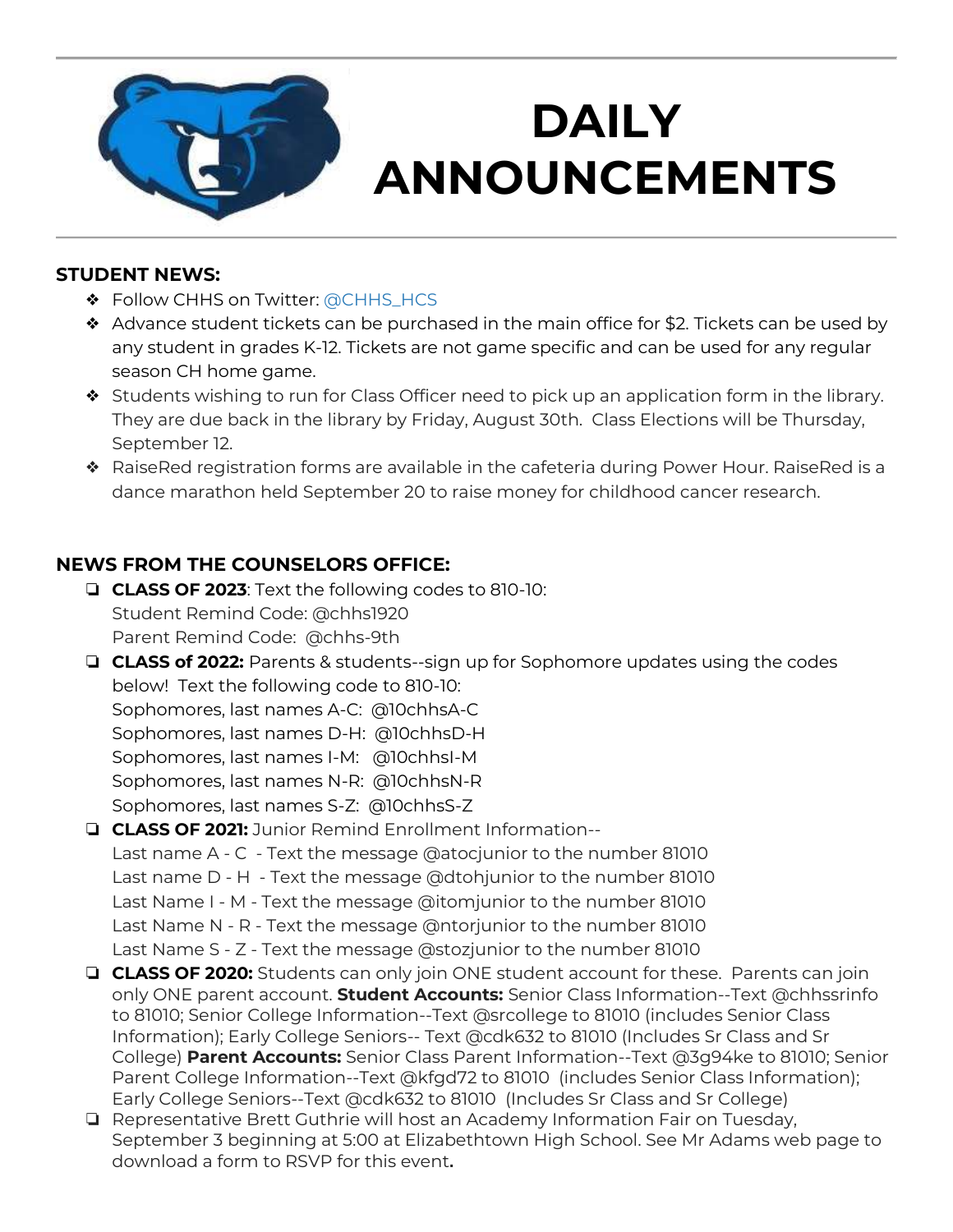

# **DAILY ANNOUNCEMENTS**

<u>August 28, 2019, 2019, 2019, 2019, 2019, 2019, 2019, 2019, 2019, 2019, 2019, 2019</u>

❏ Night school has started. It will be held on Tuesday and Thursday from 3:30-6:00 in labs 206 and 204. See your grade level counselor to sign up.

### **UPCOMING EVENTS:**

- August 29: Tux retakes for Seniors
- August 30: Drape retakes for Seniors
- September 2: No School/Holiday
- October 7-11: No School/Fall Break
- October 14: No school for students. PLD for faculty & staff

### **CLUB NEWS:**

- → German Club will meet TODAY in room 311 during 1st half of PowerHour.
- → French Club will meet this Friday in room 313 for the 1st half of Power Hour. Any student interested in joining see Madame Wilson. Dues are \$10 and should be paid prior to the meeting.
- → Any student wishing to join the Dance Team, see Ms. Galm in Room 133. The last day for auditions will be Thursday, August 29 @ 3:30.
- → Any student interested in joining the Technology Student Association Club--1st informational meeting will be TODAY during the 1st half of PowerHour in Mr. Pike's room (147). If you have any questions stop by Mr. Pike's room.
- → Any student interested in joining the Spectrum Club should see Mrs. Heuer in Room 408.
- → Anyone interested in joining the Green Team, please see Mrs. Argueta in room 423 during Power Hour. The first meeting will be TODAY until 4:15. Students must have a way home at 4:15.
- → Anyone interested in joining Y-Club needs to see Mrs. Meyer with their \$15 dues by August 30th. This will also be the date for our first club meeting.
- → Bruin Art Club: First meeting will be held TODAY during Power Hour, \$15 dues will be expected at that time. We will meet in room 128, see Mrs. Carpenter with questions.
- → Anyone interested in joining Pep Club needs to see Ms. Blair in room 136 with their \$10 dues by August 30th. Please do not come during class to join the club.
- → CHHS Young Democrats--students interested in politics and current affairs are invited to join the Young Dems! See Mr. Mudd in room 306 or Ms. Tabb in the guidance office for more information or to pay club dues, which are \$10 this year.
- → Spanish Club--Anyone interested in becoming a member of the Spanish Club will meet in Room 309, TODAY 1st Half of Power Hour.